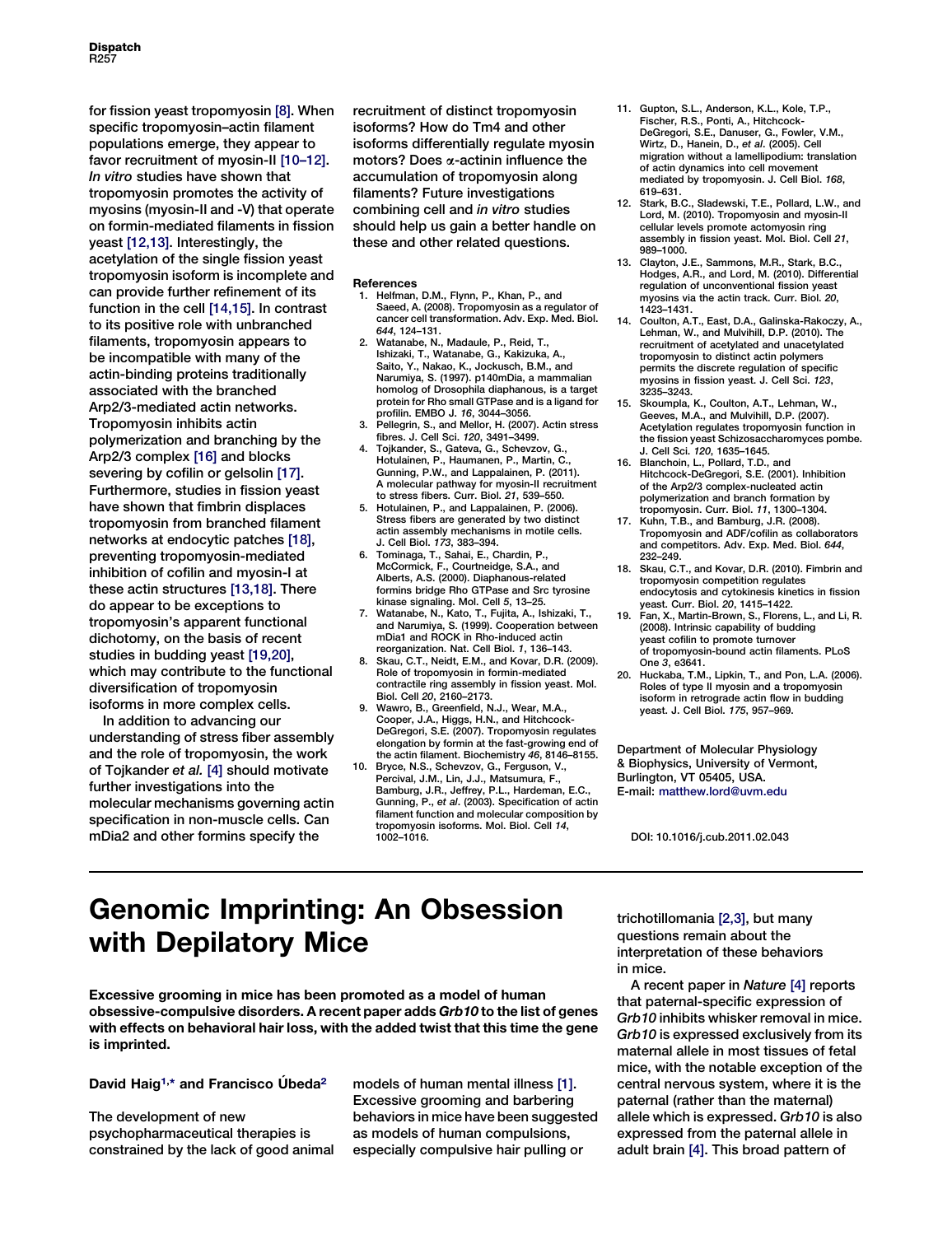expression is opposite to that of the well-known imprinted gene Igf2, which is expressed from its paternal allele in most fetal tissues but from its maternal allele in adult brain [\[5\].](#page-2-0)

Mice with an inactivated maternal copy of Grb10 had increased birth weight, while mice with an inactivated paternal copy had normal birth weight. An extensive behavioral analysis identified two peculiarities of mice with an inactivated paternal copy. First, these mice rarely backed-down in a test in which they and a control mouse entered a narrow tube from opposite ends. Second, mice with an inactivated paternal copy of Grb10 'barbered' the whiskers of cage mates at a higher frequency than did either wildtype or mice with the maternal copy inactivated [\[4\].](#page-2-0) This is not the first gene knockout to link backing-down and barbering behaviors. Mice with homozygous inactivation of Dvl1 and Plcb1 exhibit the opposite phenotypes to mice with paternal inactivation of Grb10, namely reduced barbering of cage mates and increased likelihood of backing-down in the tube test [\[6,7\]](#page-2-0).

### Grooming, Allogrooming and Barbering

In mammals, self-grooming, grooming of others (allogrooming), and barbering probably serve distinct adaptive functions. Self-grooming helps control ectoparasites such as lice. Laboratory mice are usually louse-free but wild mice commonly carry lice on their head and neck because this is where they cannot groom themselves [\[8\]](#page-2-0). Louse infestations develop over the body of solitary mice if self-grooming is prevented by placing a ruff around the mouse's neck or by preventing close apposition of the lower incisors that normally form an effective louse-comb [\[9\].](#page-2-0)

Allogrooming helps control louse populations on the head, neck, and body of the groomed mouse. Mice with amputations of the hind feet are unable to groom themselves effectively. Amputees succumb to lethal louse infestations when kept alone but are able to keep each other largely louse-free when kept in stable groups, although not when group membership is regularly disrupted [\[10,11\]](#page-2-0).

Barbering occurs during bouts of mutual grooming and involves plucking the whiskers of another mouse [\[12\]](#page-2-0). It appears to be an intrusion into the

normal sequence of allogrooming and is commonly interpreted as an assertion of social dominance [\[2\]](#page-2-0), although this interpretation is disputed [\[3\].](#page-2-0) In barbering strains, one mouse in each cage (the barber) has intact whiskers [\[13\].](#page-2-0) Barbered mice usually back-down when confronted by their barbers in the tube test [\[14\].](#page-2-0)

Inactivation of Hoxb8 causes hair loss due to excessive grooming and allogrooming but the mutant mice do not exhibit the loss of whiskers and facial hair associated with barbering [\[15\].](#page-2-0) Thus, grooming and barbering behaviors are genetically separable. Barbering occurs during allogrooming, however. Therefore, a mutation that affected the frequency of allogrooming might indirectly also affect the frequency of barbering. It would be useful to know whether the effects of inactivation of paternal Grb10 are specific to barbering or also involve an increase in allogrooming.

What's Imprinting Got to Do with It? Grb10 is the first imprinted gene to be shown to affect grooming behaviors. although an earlier mapping study reported differences in grooming behavior between reciprocal crosses that might be explained by effects of imprinted genes [\[16\]](#page-2-0). Grooming behaviors in this earlier study showed linkage to the  $p$  locus, adjacent to the imprinted gene cluster associated with Prader-Willi and Angelman syndromes in humans. Prader-Willi syndrome is associated with compulsive skin-picking [\[17\]](#page-2-0).

The kinship theory of genomic imprinting posits that imprinting is maintained by effects on the fitness of other individuals who are more closely related to an actor via the actor's mother or father [\[18\]](#page-2-0). For example, members of a litter have the same mother but may have different fathers. Conversely, members of neighboring litters may have different mothers but the same father when dominant males maintain harems. Another source of asymmetries of matrilineal and patrilineal relatedness within social groups is sex-biased dispersal. Predictions of the direction of imprinted effects on social behavior depend on the interplay between mating system and dispersal [\[19\].](#page-2-0)

The evolutionary interpretation of the effects of imprinted genes on grooming behaviors hinges on whether the other mice affected are closer

relatives to the depilatory mouse's mother or father and whether the underlying behaviors enhance or reduce the individual fitness of the barber and barbee.

Self-grooming is a public good because it not only reduces an individual's own parasites but also reduces the transfer of parasites to other individuals with whom the groomer comes into contact. Allogrooming is similarly a cooperative behavior that allows parasites to be removed from hard-to-reach areas, especially around the head and neck. Therefore, greater investment in hygiene-related behaviors, such as self-grooming and allogrooming, should be favored by whichever parental genome has higher relatedness within groups. If the primary effect of paternal-specific expression of Grb10 is to reduce the frequency of allogrooming, then allogrooming would be predicted to have enhanced the fitness of individuals who were closer relatives of the allogroomer on the maternal side than on the paternal side.

By contrast, the assertion of social dominance is probably associated with less equal sharing of resources. Therefore, a greater propensity to assert dominance should be favored by the parental genome with lower relatedness within groups whereas a greater propensity to accept subordinate status should be favored by the genome with higher relatedness within groups. If the primary effect of paternal-specific expression of Grb10 is to reduce the assertion of dominance, as expressed by whisker removal and backing-down in the tube test, then dominance relations are predicted to have involved individuals who were closer relatives on the paternal side than on the maternal side.

Detailed studies of Grb10 knockouts should clarify whether the effects of paternal inactivation are specific to barbering or also affect the frequency of allogrooming. But ignorance of patterns of relatedness in wild mice will prevent a robust test of the kinship theory's predictions. Knowledge of the effects of imprinted genes on mouse behavior is rapidly outstripping our understanding of the social context of these behaviors in wild mice. If laboratory mice are to serve as useful models for disorders of human social interaction, then we need to know more about the social life of mice in their